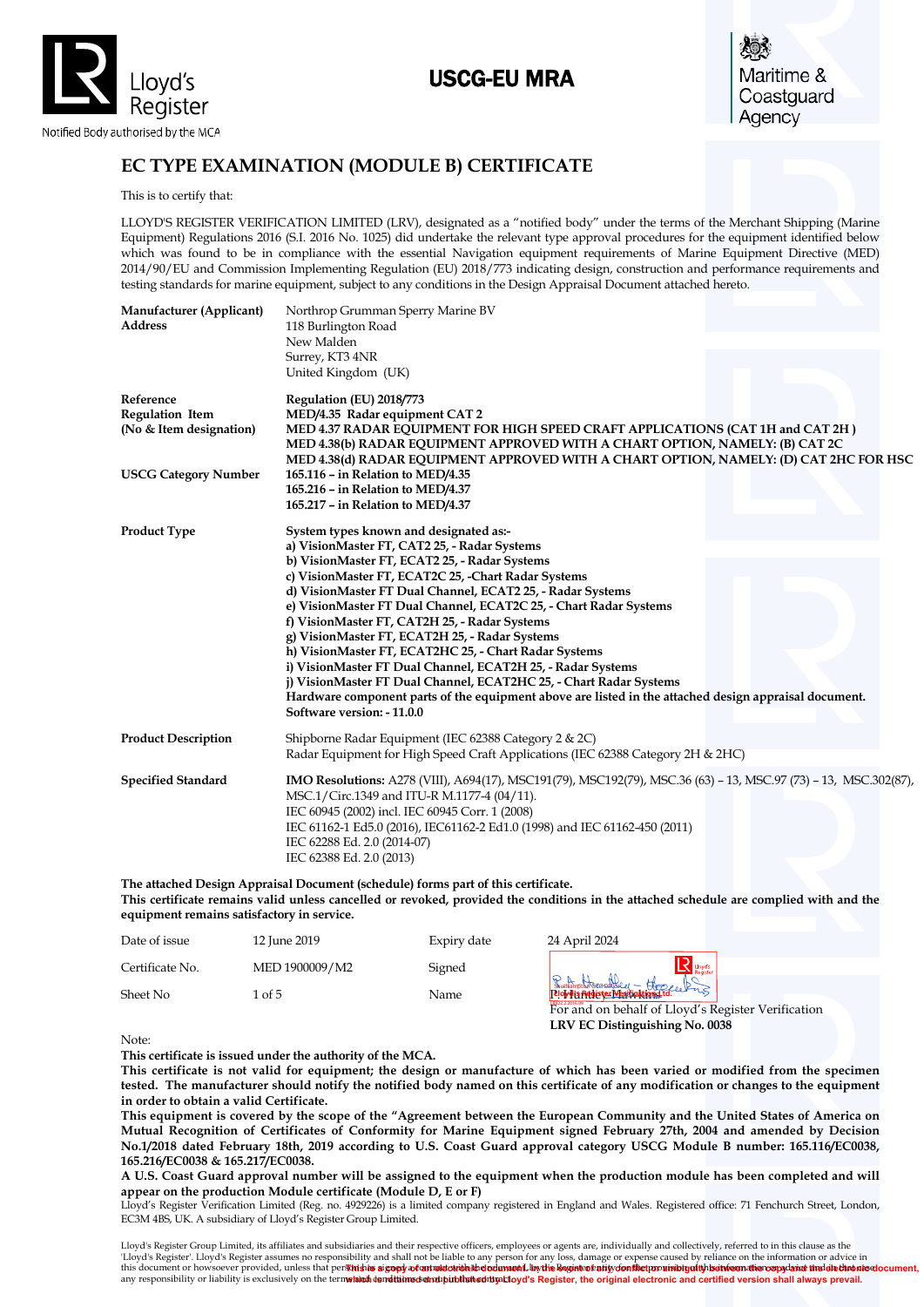

*71 Fenchurch Street, London, EC3M 4BS Telephone 020 7423 2416 Fax 020 7423 2053 Email med@lr.org*

Page 2 of 5 Document number MED 1900009/M2 Issue number 1

### **DESIGN APPRAISAL DOCUMENT**

| Date         | Ouote this reference on all future communications |
|--------------|---------------------------------------------------|
| 12 June 2019 | UKITSO/ETS/TA/PHH/WP35151589                      |

### **ATTACHMENT TO EC TYPE EXAMINATION (MODULE B) CERTIFICATE No. MED 1900009/M2**

The undernoted documents have been appraised for compliance with the relevant requirements of International Conventions and European Union legislation for the EC Type Examination of Marine Equipment for use on Merchant Ships Registered in the European Economic Area.

This Design Appraisal Document (schedule) forms part of the Certificate.

This Certificate is an amendment of Certificate No. MED 1900009/M1.

### **HARDWARE DETAILS**

Schedule 1 – Type numbers of processor and display unit. Processor - 65901AT, 65901AU, 65901AE (Dual), and 65901AF (Dual) Display – 65817G PCIO Interface Unit – 65900AA or 65900AB and Auxiliary PCIO Interface Unit for Dual – 65940AA Control Panel – 65903KF or 65903KG Security Device – 32SDR001, 32SDR002, 32SDR005, 32SDR006, 32SDR008 or 32SDT001, 32SDT002, 32SDT005, 32SDT006, 32SDT008 Integrated Tabletop Display – 65920BTAF, 65920BTAG, 65920BTBF or 65920BTBG (not Dual)

#### **NOTES**

- 1. The 32SDR005 or 32SDT005 Multi-node security device allows operation of an integrated multi display ships bridge. A security string defines the product type on all the nodes for a particular vessel's bridge operating plan. The product type must be set to CAT1 Radar (for ECAT2), CAT1C Chart Radar (for ECAT2C), CAT2 Radar (for CAT2) or Total Watch as appropriate.
- 2. The 32SDR006 or 32SDT006 Total Watch security device enables operation as a Multi-function workstation and allows the operator to switch between Chart Radar, ECDIS and conning display. This certificate only applies when the mode is set to Chart Radar for a Total Watch system.
- 3. This approval remains valid for Minor software amendments, as allowed by the 11.0.x numeric format, where written details of the modifications have been submitted to and accepted by the Notified Body.
- 4. Image transfer to a voyage data recorder via IEC 61162-450 interface.

Schedule 2 – Type numbers of transceivers, turning units and antennae. 10kW X-Band Transceivers and Turning Units – 65910\*AR,65910\*AT,65910\*AU, where \* can be M, N, P, T or W. 25kW X-Band Transceivers and Turning Units – 65925\*AR,65925\*AT,65925\*AU, where \* can be M, N, P, T or W. 10kW X-Band Transceivers (Bulkhead) – 65810E, 65810F, 65810G, 65810H and 65810L. 25kW X-Band Transceivers (Bulkhead) – 65825E, 65825F, 65825G, 65825H and 65825L. X-Band Turning Unit (Bulkhead)– 65901BAR, 65901CAR, 65901CAT or 65901CAU X-Band Antennae – 65604A, 65606A or 65608A. S-Band Transceivers – 65830M\*R, 65830N\*R, 65830N\*T or 65830N\*U, where \* can be E, F, G, H, J, K, L,M,P,Q,R or S S-Band Transceivers (Bulkhead) – 65831A or 65831B. S-Band Turning Unit – 65830B\*R, 65830C\*R, 65830C\*T or 65830C\*U where \* can be E, F, G, H, J, K, L, M, P, Q,R or S Scanner Control Unit – 65837AB, 65837AC, 65837AE, 65837AF or 65837AH S-Band Antennae – 65612A

Schedule 3 – Ancillary Units Interswitches – 65842A and 65846A. Slave junction Box – 65849A. Network Serial Interface – 4802181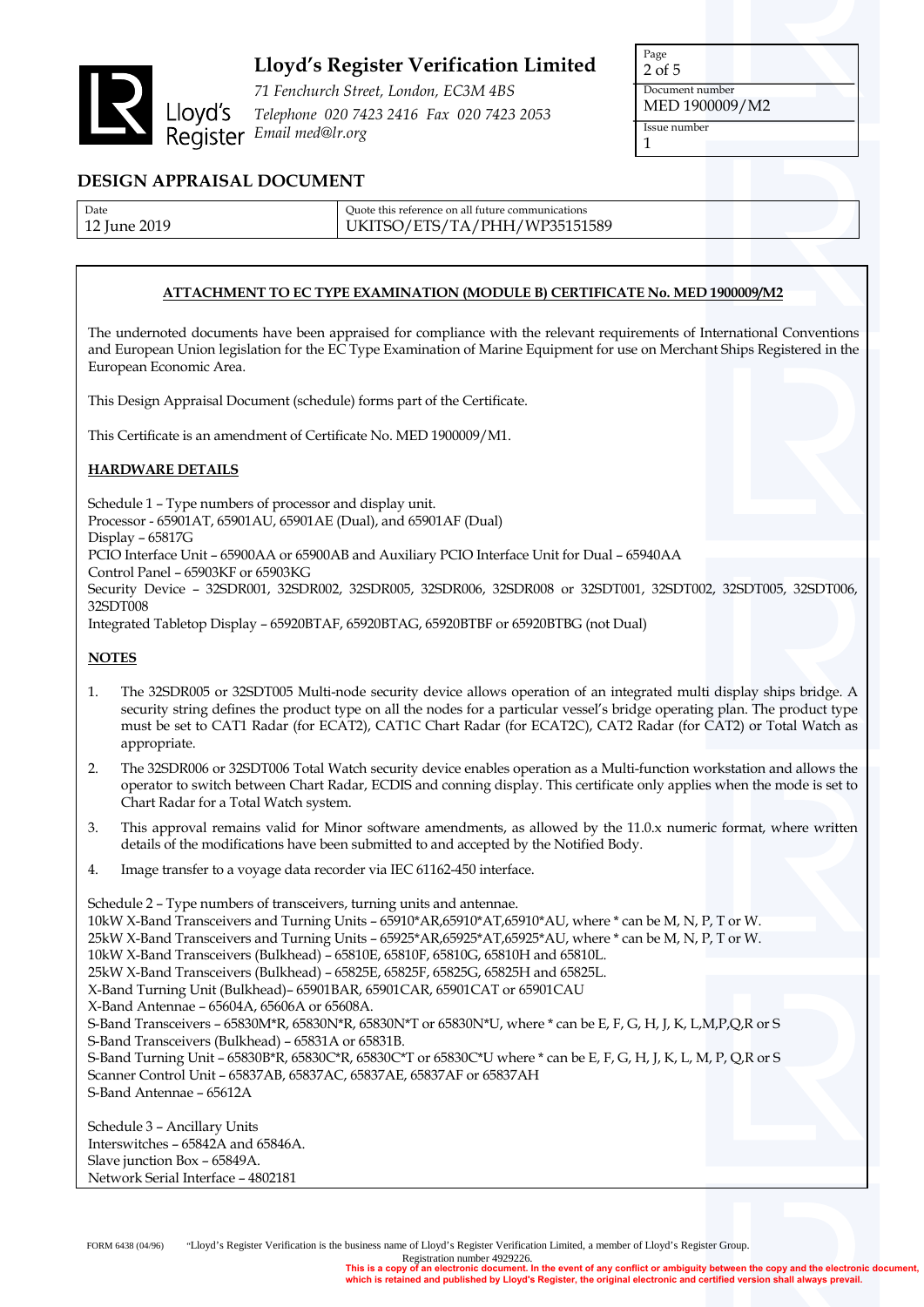

*71 Fenchurch Street, London, EC3M 4BS Telephone 020 7423 2416 Fax 020 7423 2053 Email med@lr.org*

Page 3 of 5 Document number MED 1900009/M2 Issue number 1

### **DESIGN APPRAISAL DOCUMENT**

| Date         | Quote this reference on all future communications |
|--------------|---------------------------------------------------|
| 2019<br>lune | UKITSO/ETS/TA/PHH/WP35151589                      |

### **ATTACHMENT TO EC TYPE EXAMINATION (MODULE B) CERTIFICATE No. MED 1900009/M2**

Kit Format Units – 65900614, 65900615, 65900667, 65900635 and 65900625 Secure Maritime Gateway – 67050FA

### **APPROVAL DOCUMENTATION**

| QINETIQ/D&TS/SES/TC0703744                                                                                                                                                                                                                                                                                                                                                                                                                                                         | 30.03.2007                                                                                                                 |
|------------------------------------------------------------------------------------------------------------------------------------------------------------------------------------------------------------------------------------------------------------------------------------------------------------------------------------------------------------------------------------------------------------------------------------------------------------------------------------|----------------------------------------------------------------------------------------------------------------------------|
| QINETIQ/MS/EES/TC1001181                                                                                                                                                                                                                                                                                                                                                                                                                                                           | 26.03.2010                                                                                                                 |
| Change Note 65612/124                                                                                                                                                                                                                                                                                                                                                                                                                                                              | 07.02.2012                                                                                                                 |
| Change Note 65801/077                                                                                                                                                                                                                                                                                                                                                                                                                                                              | 06.03.2012                                                                                                                 |
| Change Note 65920/027                                                                                                                                                                                                                                                                                                                                                                                                                                                              | 30.05.2013                                                                                                                 |
| Change Note 65901/115                                                                                                                                                                                                                                                                                                                                                                                                                                                              | 04.11.2013                                                                                                                 |
| Change Note JLR025A                                                                                                                                                                                                                                                                                                                                                                                                                                                                | 05.04.2017                                                                                                                 |
| Change Note JLR037 Issue 1                                                                                                                                                                                                                                                                                                                                                                                                                                                         | 28.10.2016                                                                                                                 |
| Change Note JLR039 (SC4 EEPROM) Issue 2                                                                                                                                                                                                                                                                                                                                                                                                                                            | 14.03.2017                                                                                                                 |
| Change Note JLR042                                                                                                                                                                                                                                                                                                                                                                                                                                                                 | 15.06.2017                                                                                                                 |
| Change Note JLR045 (VisionMaster 340 Pedestal Console)                                                                                                                                                                                                                                                                                                                                                                                                                             | 02.01.2018                                                                                                                 |
| Change Note JLR047 (ISIC PCM4 Q87 (65901AF)<br>VisionMaster Technical File<br>VMFT V.7.0 Impact Assessment + Results<br>VMFT V8.0 Impact Assessment + Results<br>VMFT V9.0 Impact Assessment + Results<br>IA-V10-NML-008 (Impact Assessment VMFT 10.0.0)<br>IA-V10.0.1-NML-009 (VMFT V10.0.1 Impact Assessment)<br>GA-V11-NML-002 (Gap Analysis IEC 61162-1 Ed. 4 to Ed. 5)<br>IA-V11-NML-011 (Impact Assessment VMFT V11.0.0)<br>Radar/Chart Radar User Guide, 65900010-14 Rev. C | 21.03.2018<br>10.06.2015<br>18.02.2015<br>15.04.2016<br>20.03.2017<br>18.09.2017<br>13.02.2018<br>18.10.2017<br>11.12.2018 |
| VisionMaster Ships Manual 65900011V1-18 Rev A<br>VisionMaster Ships Manual 65900011V2-18 Rev A<br><b>TEST REPORTS</b>                                                                                                                                                                                                                                                                                                                                                              |                                                                                                                            |
| DNV 2005-3112                                                                                                                                                                                                                                                                                                                                                                                                                                                                      | 14.03.2005                                                                                                                 |
| ECDIS Monitor, LCD, Test Procedure and Report                                                                                                                                                                                                                                                                                                                                                                                                                                      | 13.04.2005                                                                                                                 |
| DANAK-198181                                                                                                                                                                                                                                                                                                                                                                                                                                                                       | 23.12.2005                                                                                                                 |
| DANAK-198236                                                                                                                                                                                                                                                                                                                                                                                                                                                                       | 20.01.2006                                                                                                                 |
| JA 340-8596-4                                                                                                                                                                                                                                                                                                                                                                                                                                                                      | 16.03.2006                                                                                                                 |
| JA 340-8596-2                                                                                                                                                                                                                                                                                                                                                                                                                                                                      | 08.05.2006                                                                                                                 |
| JA 340-8596-1                                                                                                                                                                                                                                                                                                                                                                                                                                                                      | 14.07.2006                                                                                                                 |
| <b>MET EMC19618-EN60945</b>                                                                                                                                                                                                                                                                                                                                                                                                                                                        | 28.08.2006                                                                                                                 |
| TL1016                                                                                                                                                                                                                                                                                                                                                                                                                                                                             | 30.10.2006                                                                                                                 |
| QINETIQ/D&TS/SS/CR0607592/1.0                                                                                                                                                                                                                                                                                                                                                                                                                                                      | 06.12.2006                                                                                                                 |
| Sperry Marine Report 5000657                                                                                                                                                                                                                                                                                                                                                                                                                                                       | 28.06.2007                                                                                                                 |
| BSH 46162/0040380/07                                                                                                                                                                                                                                                                                                                                                                                                                                                               | 12.09.2007                                                                                                                 |
| DANAK-198899 Revision 2                                                                                                                                                                                                                                                                                                                                                                                                                                                            | 10.12.2007                                                                                                                 |
| QINETIQ/EMEA/iX/CR070194/Issue 1.0                                                                                                                                                                                                                                                                                                                                                                                                                                                 | 20.12.2007                                                                                                                 |
| QINETIQ/EMEA/iX/CR0802757/Issue 1.1                                                                                                                                                                                                                                                                                                                                                                                                                                                | 19.02.2008                                                                                                                 |
| DNV 2008-3143                                                                                                                                                                                                                                                                                                                                                                                                                                                                      | 11.03.2008                                                                                                                 |
| QINETIQ/MS/EES/TSTR0801152/1.1                                                                                                                                                                                                                                                                                                                                                                                                                                                     | 08.07.2008                                                                                                                 |
| DANAK-1910255                                                                                                                                                                                                                                                                                                                                                                                                                                                                      | 18.08.2008                                                                                                                 |
| QINETIQ/MS/EES/TSTR0801808/1                                                                                                                                                                                                                                                                                                                                                                                                                                                       | 29.08.2008                                                                                                                 |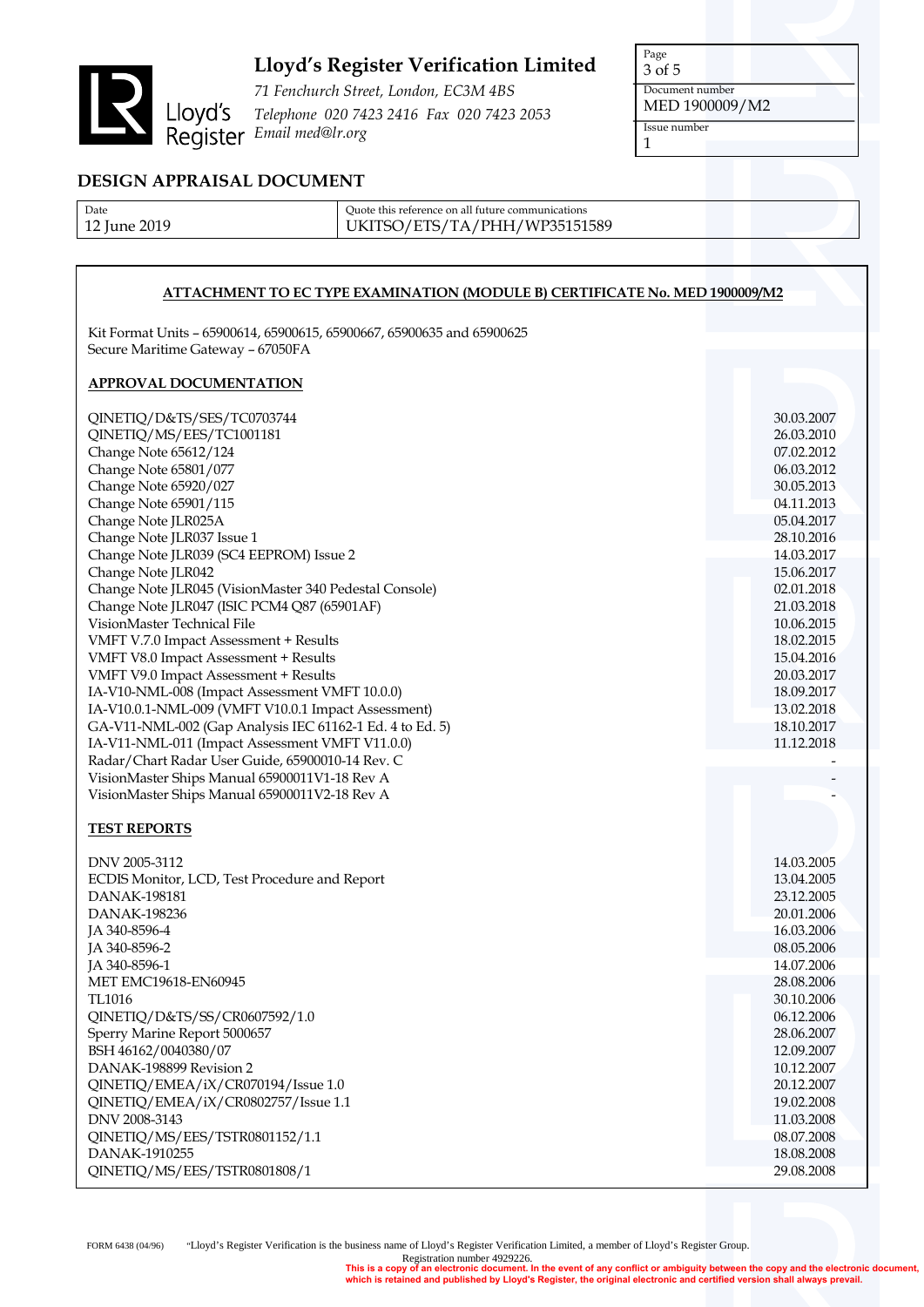

*71 Fenchurch Street, London, EC3M 4BS Telephone 020 7423 2416 Fax 020 7423 2053 Fenchurch stree*<br>Lloyd's *Telephone 020 742*<br>Register *Email med@lr.org* 

Page 4 of 5 Document number MED 1900009/M2 Issue number 1

## **DESIGN APPRAISAL DOCUMENT**

| Date         |  |
|--------------|--|
| 12 June 2019 |  |

Quote this reference on all future communications UKITSO/ETS/TA/PHH/WP35151589

### **ATTACHMENT TO EC TYPE EXAMINATION (MODULE B) CERTIFICATE No. MED 1900009/M2**

| QINETIQ/MS/EES/TSTR0801840/1<br>QinetiQ/MS/EES/TC0802918      |  | 02.09.2008<br>17.10.2008 |
|---------------------------------------------------------------|--|--------------------------|
| TL1316                                                        |  | 29.06.2009               |
| QINETIQ/MS/EES/TC0905317                                      |  | 14.12.2009               |
| QINETIQ/MS/EES/TSTR0903808/3.0                                |  | 14.12.2009               |
| QINETIQ/MS/EES/TSTR0904084/3                                  |  | 15.12.2009               |
| DANAK-1910681 Revision B                                      |  | 25.01.2010               |
| QINETIQ/TEG/TECS/TSTR1000030                                  |  | 19.08.2010               |
| TUV 75909781 Report 02 Issue 1                                |  | 24.08.2010               |
| <b>DANAK 1912564</b>                                          |  | 02.11.2012               |
| TUV 7590230 Report 01 Issue 1                                 |  | 22.11.2012               |
| TUV 75919870 Report 04 Issue 1                                |  | April 2013               |
| TUV 75921754 Report 01 Issue 1                                |  | April 2013               |
| TUV 75924948 Report 01 Issue 1                                |  | January 2014             |
| TUV 75931934 Report 01 Issue 1                                |  | December 2015            |
| SP5P05969-1                                                   |  | 30.10.2015               |
| DNV 2013-3038                                                 |  | 03.04.2013               |
| SP6P03819-2                                                   |  | 13.09.2016               |
| TR-V10-NML-004 (IEC 62288-2014 Test Report) Issue: 2          |  | 18.09.2017               |
| VisionMaster FT Release 10.0.0 System Performance Test Report |  | 04.09.2017               |
| TR-V10-NML-005 (IEC 62388-2013 Test Report) Issue 1           |  | 18.09.2017               |
| TR-V10.0.1-NML-010 (IEC 62288 - 2014 Test Report)             |  | 12.02.2018               |
| TR-V10.0.1-NML-011 (MSC.302(87) Test Report)                  |  | 12.02.2018               |
| TR-V10 0 1-NML-012 (System Performance Test) Issue 2          |  | 16.02.2018               |
| TR-V11-NML-015 (IEC 61162-1 - 2016 Test Report)               |  | 12.11.2018               |
| TR-V11-NML-017 (IEC 62288 - 2014 Test Report)                 |  | 12.11.2018               |
| TR-V11-NML-018 (IEC 62388 - 2013 Test Report)                 |  | 12.11.2018               |
| TR-V11-NML-019 (System Performance Test)                      |  | 12.11.2018               |
| 103230862LHD-001 (Intertek Environmental Test Report)         |  | 06.12.2017               |
| 103230862LHD-001 ISS 4 (Intertek EMC Test Report)             |  | 02.01.2018               |
| 416.095.1 (kmf_suv_magicnetgwr)                               |  | 17.06.2016               |
| 416.095.2 (kmf_klima_magicnetgwr)                             |  | 11.05.2016               |
| 416.095.3 (emc_nomatronics_magicnetgwr)                       |  | 18.05.2016               |
| 962 (CSD_MagicNet)                                            |  | 08.03.2017               |
|                                                               |  |                          |

#### **CONDITIONS OF CERTIFICATION**

- 1. Production items of the subject equipment are to be manufactured in accordance with either an approved Production Quality Assurance system (Module D), a Product-Quality assurance system (Module E) or a Product Verification Process (Module F). The wheelmark cannot be affixed to the product until a conformity assessment module is in place
- 2. Each item, batch or lot of the equipment is to be issued with a "Declaration of Conformity" and have the "Mark of Conformity" affixed after a conformity assessment module is in place

#### **SOFTWARE VERSIONS**

11.0.0